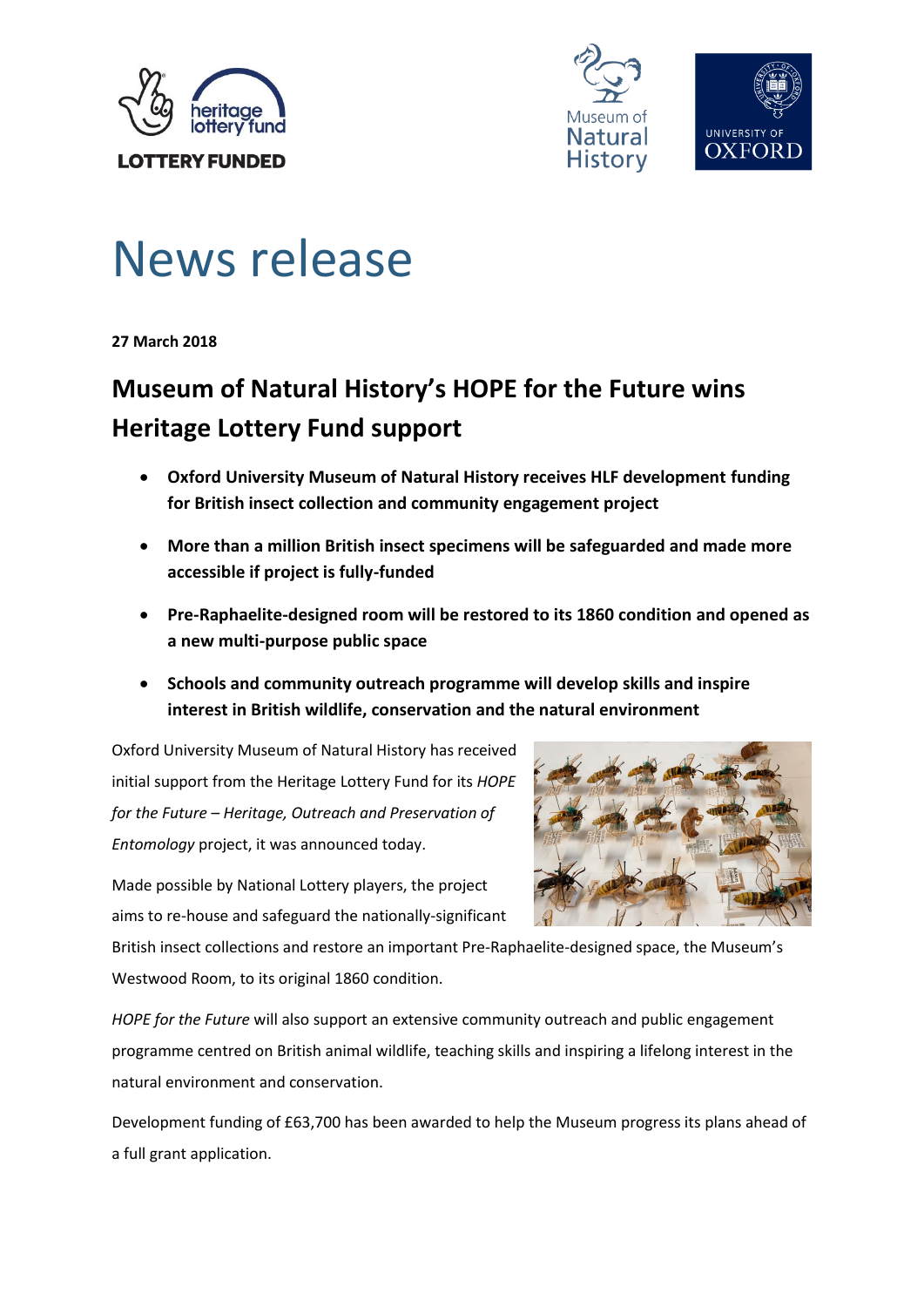Professor Paul Smith, director of Oxford University Museum of Natural History, said:

"The Heritage Lottery Fund is founded on the principles of caring for and providing access to our country's heritage, so we are very pleased to receive this initial support for our *HOPE for the Future* project. We will significantly improve storage and access for an important and irreplaceable collection of British insects, while simultaneously reaching out to schools and rural communities with an extensive education and outreach programme. We aim to inspire an interest in Britain's natural environment and to safeguard natural heritage for future generations to access."

# **'Move a Million' – recuration of the British insect collections**

The Museum's insect collections span almost the entire history of British entomology. They document how the British fauna has changed since the Industrial Revolution, with relevance for current issues such as biodiversity loss, species conservation and climate change. New staff, curatorial apprentices and volunteers will move over one million insect specimens from the Museum's Westwood Room to new higher-quality storage



space with improved access. Relocation to better storage conditions is vital to safeguard the future of this important insect collection.

#### **Restoration of the Westwood Room**

The Museum's Westwood Room has held insect collections since the Museum was founded in 1860, but is currently inaccessible to the visiting public. The room was originally decorated by Henry Swan, follower of the art critic John Ruskin, and is a vibrant part of the Pre-Raphaelite design of the Museum, led by Ruskin. It features exquisitely painted wall borders, ceiling beams and entomological detailing, including a carved interpretation of stag beetle and hawkmoth life cycles on the stone fireplace. This Pre-Raphaelite decoration and architecture



will be restored as part of the project, creating a beautiful new public space for a variety of uses.

**Community Outreach and Public Engagement Programme**